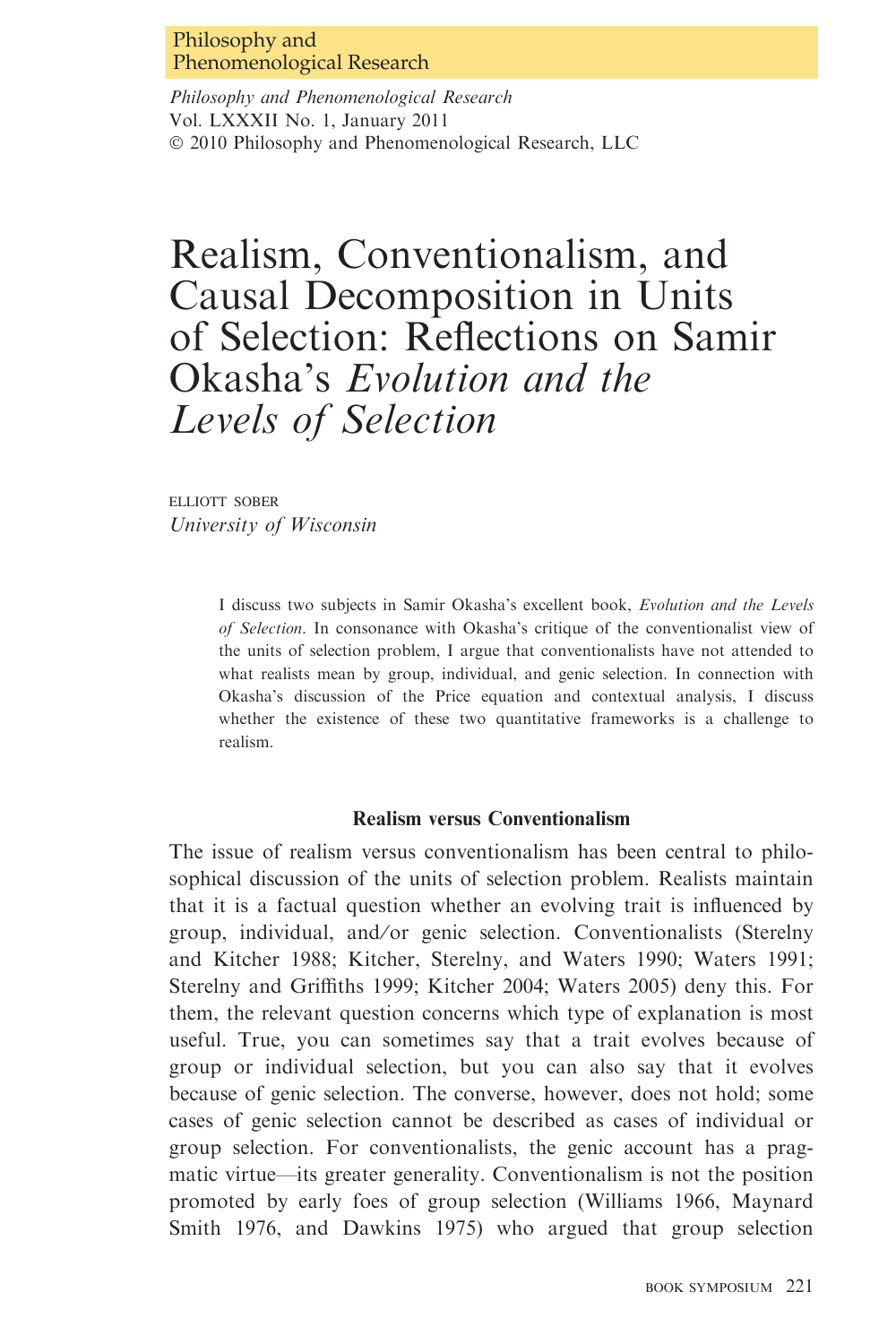hypotheses are factually mistaken claims about nature. According to conventionalists, the battle concerning group selection that started in the 1960s rested on a confusion. Biologists were mistaken in thinking that a substantive empirical issue was at stake.

I describe the alternative to realism as conventionalism, not pluralism, because realism about units of selection and pluralism about explanation are compatible. Or, at least, I hope they are, because I endorse them both. Explanatory pluralism is the view that, for any event, there are different true stories that each explain why the event occurred. Some describe more proximate causes while others describe causes that are more distal; some describe macro-causes while others describe causes that are more micro (Sober 1984, 1999). There is no objective sense in which one of these is best; some are more useful than others, depending on our interests. For example, consider the evolution of altruism and selfishness in groups of size two  $(n = 2$  is chosen for convenience) where the fitnesses of the two traits are those shown in Table 1. If selection causes altruism to increase, the following explanations are both correct (Sober 1993):

- (1) There is group selection favoring altruism and individual selection favoring selfishness, where the former cause is stronger than the latter.
- (2) Pr(partner is A | individual is A) Pr(partner is A | individual is  $S \geq c/h$ .

This pluralism about explanation is perfectly compatible with realism in connection with units of selection. Setting aside some niceties for the moment, I define group selection as variation in fitness among groups, individual selection as fitness variation among organisms in the same group, and genic selection as fitness variation among genes in the same organism. I'll use the term ''MLS theory'' (multi-level selection theory) to label these definitions. According to MLS theory, a given trait may

|  |  | Table 1:                  |  |                                                                      |  |  |
|--|--|---------------------------|--|----------------------------------------------------------------------|--|--|
|  |  |                           |  | The fitness of an individual depends on its own phenotype and on the |  |  |
|  |  | phenotype of its partner. |  |                                                                      |  |  |

|                   |                       | the individual's partner is |              |  |
|-------------------|-----------------------|-----------------------------|--------------|--|
|                   |                       | Altruistic                  | Selfish      |  |
| the individual is | Altruistic<br>Selfish | $w + b - c$<br>$w + b$      | $W = C$<br>w |  |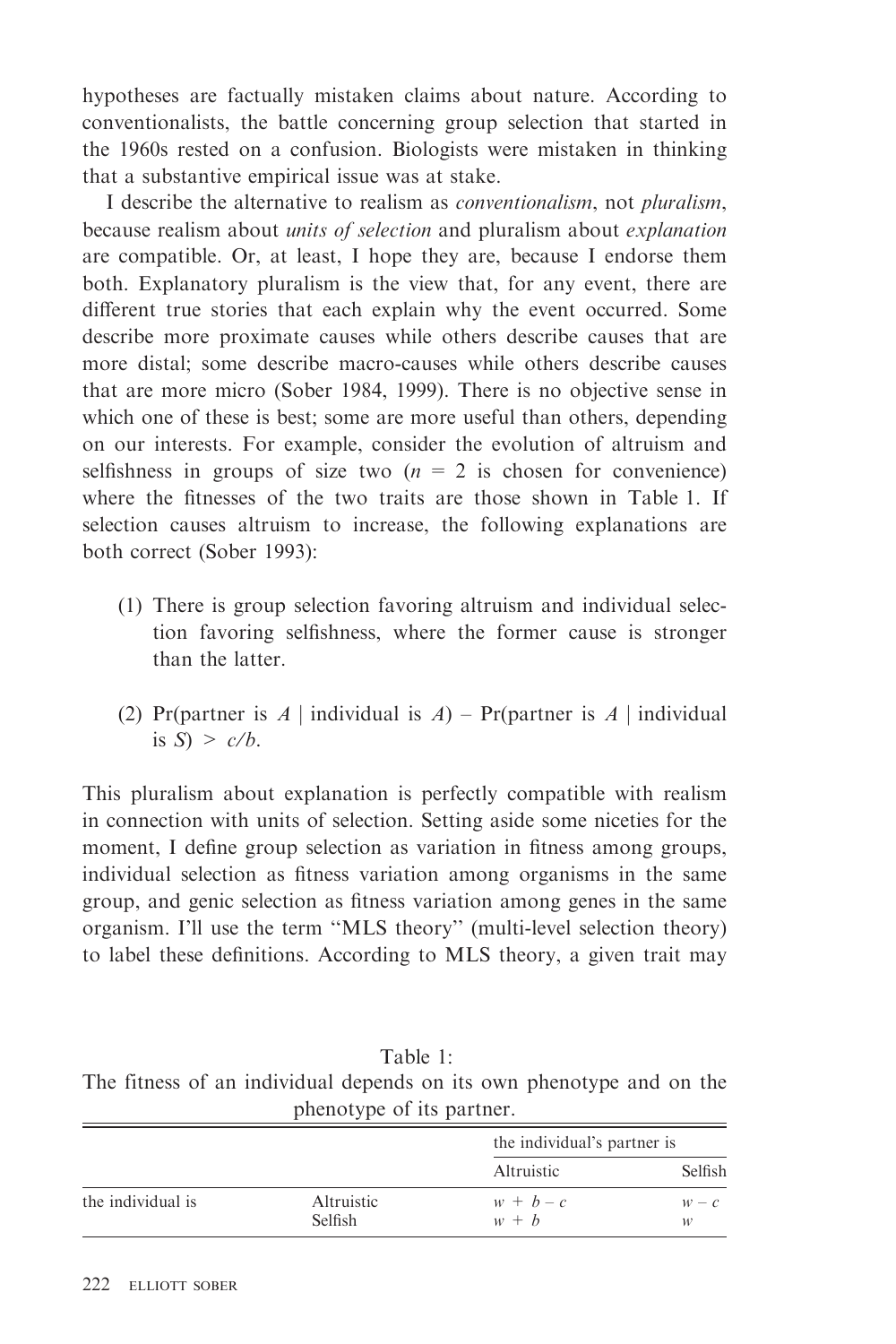## Table 2:

 $M$  is an evolving metapopulation that is divided into groups, which contain organisms, which contain genes. MLS theory and conventionalism assign different meanings to ''individual selection'' and ''genic selection." They agree about what "group selection" means.

|                      | MLS theory                                               | Conventionalism                                   |
|----------------------|----------------------------------------------------------|---------------------------------------------------|
| Group selection      | Variation in the fitnesses<br>of groups in $M$           | Variation in the fitnesses<br>of groups in $M$    |
| Individual selection | Variation in the fitnesses<br>of organisms within groups | Variation in the fitnesses<br>of organisms in $M$ |
| Genic selection      | Variation in the fitness of<br>genes within organisms    | Variation in the fitnesses<br>of genes in $M$     |

evolve because any mix of these processes is under way. The units of selection problem is as real as the question of how fitnesses vary.

Okasha  $(105-107)^1$  debunks a conventionalist argument that has been in the background of this debate. Since group properties supervene on properties of individuals, it seems to follow that group properties can be explained in terms of properties of individuals. Okasha notes that ''the supervenience argument, if correct, shows only that a character-fitness covariance at the higher level must be a byproduct of some lower-level causal processes or other, not necessarily lower-level selection [italics his].'' I agree (Shapiro and Sober 2007), but conventionalists claim to have a reply. If the groups in the metapopulation vary in fitness because they have different frequencies of the two traits (A and S), and the frequencies of the traits change for that reason, then it must also be true that  $A$  and  $S$  individuals in the metapopulation have different average fitnesses. Conventionalists then define individual selection as variation in fitness among individuals in the metapopulation, and declare a victory. The concept of individual selection used here differs from the one used by MLS theory, according to which individual selection means variation in fitness within groups, not in the global metapopulation. A similar ambiguity attaches to the concept of ''genic selection." When selection causes gene frequencies in the metapopulation to change, conventionalists define genic selection to mean variation in the fitnesses of genes in that global population. MLS theory restricts the term to variation in fitness that occurs within individual organisms; it occurs when there is meiotic drive or intragenomic conflict, but not universally. Table 2 provides a translation manual for MLS theory and conventionalism. The key difference is that the former takes group, individual, and genic selection to be logically independent, while the latter views them as linked by entailment relations.

<sup>&</sup>lt;sup>1</sup> All page numbers refer to Okasha (2006) unless otherwise noted.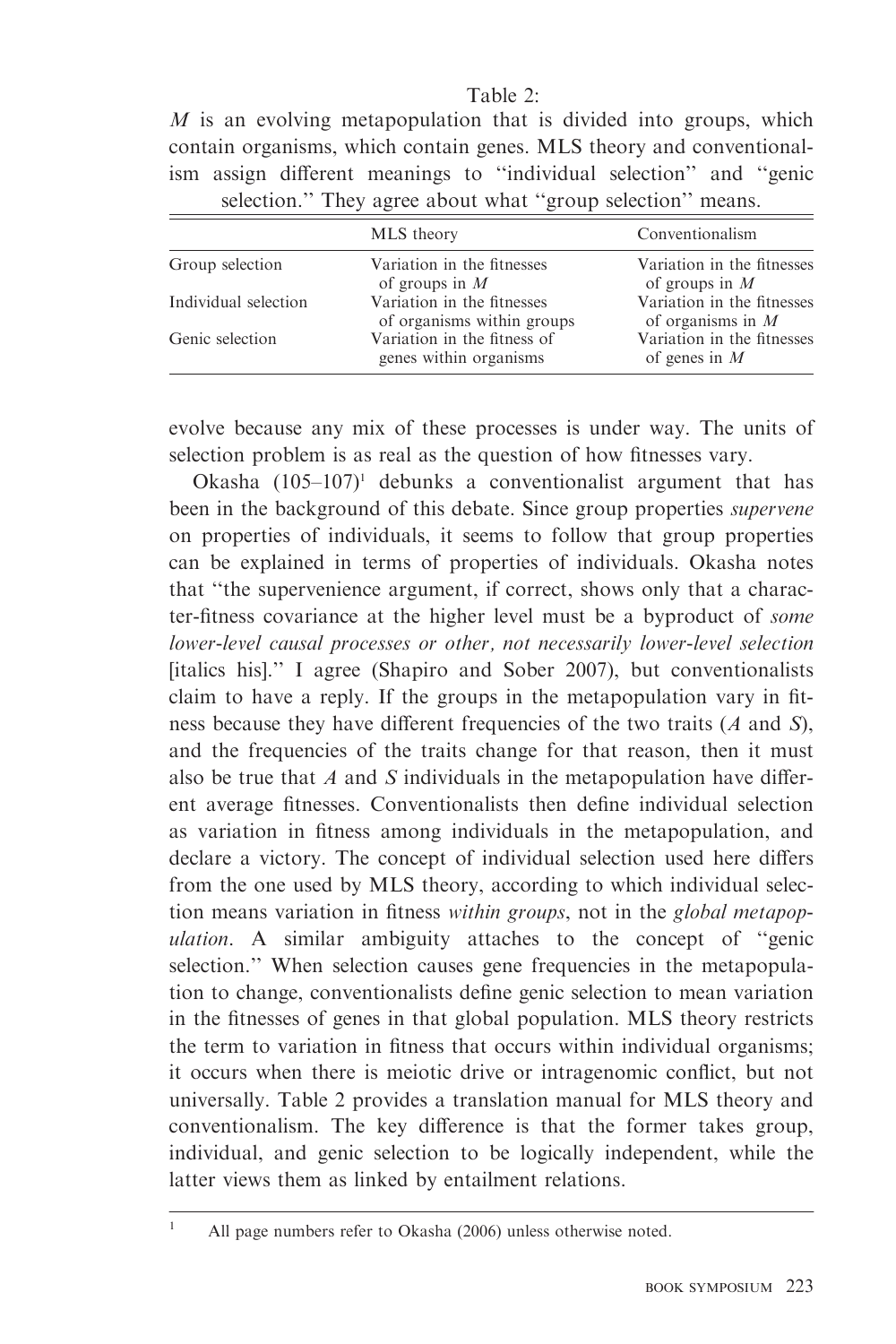Conventionalists about units of selection have suggested that their position resembles conventionalism about geometry (Sterelny and Kitcher 1988, 359); both involve claims about there being ''no fact of the matter'' as to which of several hypotheses is true. In fact, there is a difference. Geometric conventionalists and realists discuss the same alternatives—Euclidean and non-Euclidean geometries. But when MLS theorists discuss individual and genic selection, they mean something different from what conventionalists mean when they use the same words. Conventionalism and realism about geometry are incompatible philosophies, but conventionalism and realism about units of selection, apparently, are not, once the ambiguities are recognized. This polysemy is exasperating, but does it hold out the hope that we can all be friends? Well, I am happy to be a conventionalist about the descriptors that conventionalists use. What I don't see is why conventionalists are entitled to take a conventionalist view of the distinctions that realists wish to draw.

Okasha (128–129) criticizes Kitcher's (2004, 89) conventionalism, focusing on Kitcher's statement that ''one can tell all the facts about how genotype and phenotype frequencies change across the generations—including the causal explanations of the changes—without any commitment to a definite level at which selection acts.'' Notice that Kitcher does not reject the factuality of causal talk in general; his scruples are more specific, in that he thinks that causal explanations can be given without invoking a uniquely correct ''level.'' Consider how Kitcher's position applies to propositions (1) and (2). It is true that the evolution of altruism can be explained by citing proposition (2), which does not mention opposing forms of selection occurring at different levels. However, that does not address the question of why the claim made by proposition (1) is nonfactual. Nor does it address the more general question of why the distinctions drawn by MLS that are described in Table 2 are nonfactual. Sterelny and Griffiths (1999, 169) and Waters (2005) make the same mistake.

#### Apportioning Causal Responsibility

Okasha wants a quantitative as well as a qualitative definition of group and individual selection. That is, he not only wants to get clear on what it takes for group and individual selection to occur; he also wants to describe how the total change in trait frequency produced by natural selection decomposes into the changes caused by selection at different levels. Indeed, Okasha regards the quantitative task as ''more fundamental'' (97). I'll explain later why I don't see the priorities in this way, but for now, let's examine what Okasha says. He considers two proposals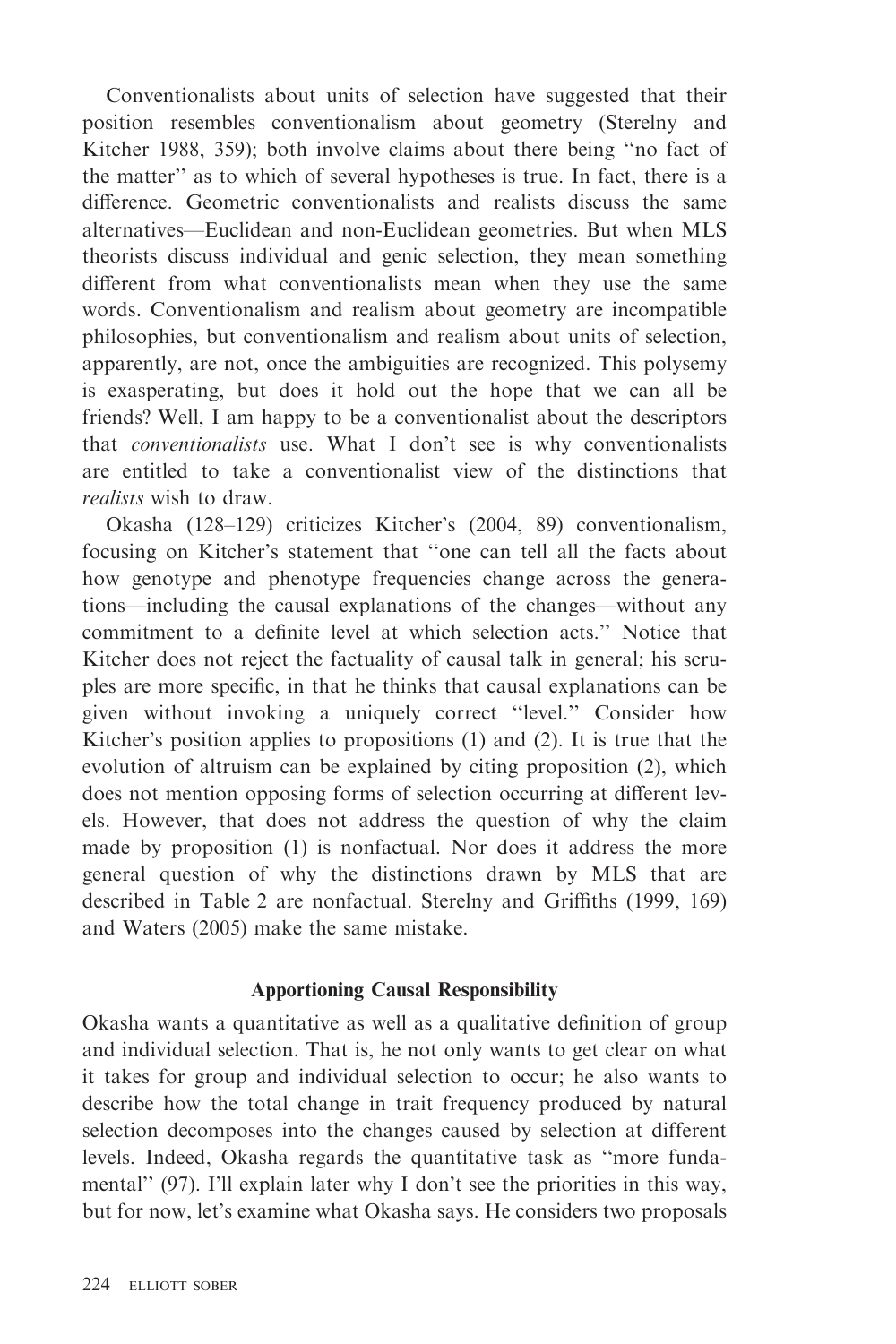for effecting a quantitative decomposition—one based on the Price equation, the other on contextual analysis. Price's (1992) equation is specific to evolutionary theory; contextual analysis is a general statistical technique from multiple regression theory. Okasha does not object to the equation or to the technique *per se*, since he thinks that both produce valid statistical decompositions of total change into components. Rather, Okasha's question is whether they effect a proper causal decomposition of the selection process into its components. Table 3 describes the two decompositions. The Price approach cites  $Cov(W,Z)$ , the covariance of group phenotype (Z) and group fitness (W), and  $E(Cov_k(w,z))$ , which is the average covariance of individual phenotype  $(z)$  and individual fitness (w). The terms in the contextual decomposition will be explained shortly. Both approaches use the normalizing constant  $\overline{w}$ , which is the average fitness of the individuals in the metapopulation.

Okasha (99) presents three objections to the Price approach; I will concentrate on the first. It is related to a point I made in my 1984 book concerning a distinction that is central to understanding the difference between levels of selection (Williams 1966). We need to distinguish traits that evolve by group selection from traits that benefit the group though they evolve by purely individual selection. Okasha calls the latter cross-level byproducts; understanding this concept is a central project in his book. Consider two zebra herds; all the zebra in the first herd run fast and all those in the second run slow. Suppose that lions randomly select a zebra to attack, but that a zebra under attack has a better chance of escaping if it runs fast. Suppose further that a zebra's fitness is unaffected by what the other zebras in its herd are like. In this case, the intuitive conclusion is that there is purely individual selection. True, running fast is good for the herd, in that fast herds are less likely to be hunted to extinction than slow ones; however, the trait does not evolve because it is good for the herd. If the two herds are distinct groups, this example shows that group selection cannot be defined as fitness variation between groups. The Price approach gives the wrong answer here, since all the variance in fitness is between the two herds.

This problem can be solved by using an interactionist definition of group: a bunch of organisms is said to comprise a group (relative to a

Table 3:

|  |  | The Price approach and the contextual approach propose different                |  |  |
|--|--|---------------------------------------------------------------------------------|--|--|
|  |  | decompositions of the total change $(\Delta z)$ in trait frequency due to natu- |  |  |
|  |  | ral selection into two components (93).                                         |  |  |

|                     |              | Individual selection          | Group selection               |
|---------------------|--------------|-------------------------------|-------------------------------|
| Price approach      | $\Delta z =$ | $E(Cov_k(w,z))/\overline{w}$  | $Cov(W,Z)/\overline{w}$       |
| Contextual approach | $\Delta z =$ | $\beta_1 Var(z)/\overline{w}$ | $\beta_2 Var(Z)/\overline{w}$ |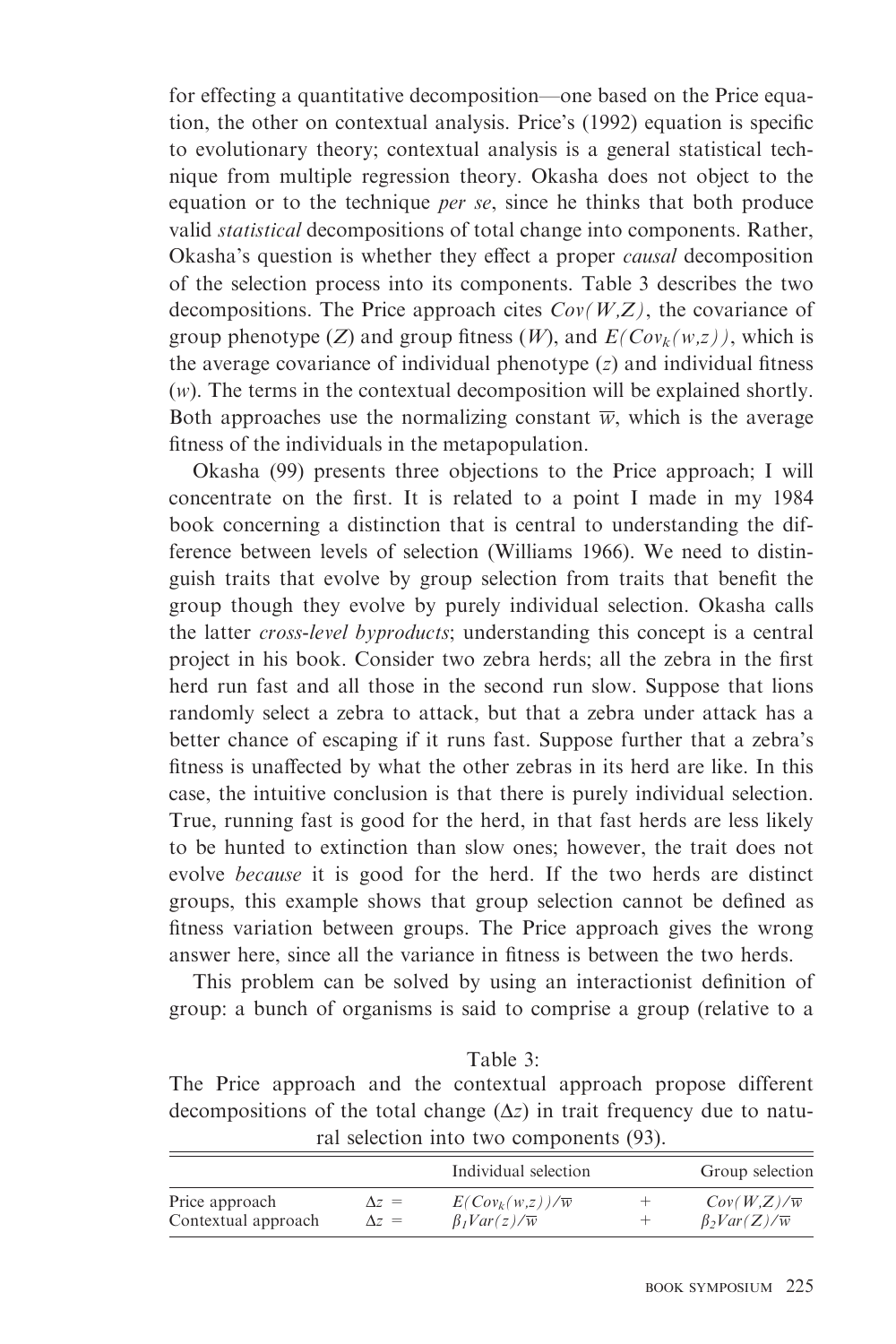given trait  $T$ ) precisely when their trait values for  $T$  affect each other's fitness. If lions prey on zebras in the way specified, the two herds don't count as distinct groups (with respect to running speed) and hence there is no group selection on that trait (Sober and Wilson 1994, 1998). The interactionist definition of group saves the Price approach from endorsing the counterintuitive judgment that running speed in this example evolves by group selection. Okasha (98) agrees, but says that a quantitative version of this problem persists even when the interactionist definition of group is used. His idea (pers. comm.) is that the Price approach can mistakenly interpret very weak group selection for very strong group selection. Suppose, to change the example, that fast zebras have fitnesses of  $0.9 + n/10^{10}$  and slow zebras have fitnesses of  $0.2 + n/10^{10}$ , where *n* is the number of fast zebras in the herd. If herds have a maximum size of 100, group context has a trivial effect on fitness; the overwhelmingly stronger influence is individual phenotype. Okasha thinks this means that only weak group selection is at work. However, because there is some sensitivity of an individual's fitness to group context, the two herds of zebra constitute groups in the interactionist sense of that term. If fast zebras live together and slow zebras do too (100%, or nearly so), the Price approach, when coupled with the interactionist concept of group, entails that all (or almost all) the selection is at the group level. Okasha thinks it is counterintuitive that there is no group selection in the first case while there is strong group selection in the second case depicted in Figure 1.



Figure 1: Two fitness functions for fast  $(F)$  and slow  $(S)$  zebra. The interactionist conception of groups, coupled with the Price approach, entails that (i) involves no group selection, since there are no groups, whereas (ii) can involve strong group selection. The average fitness of the individuals in a group is represented by  $\bar{w}$ .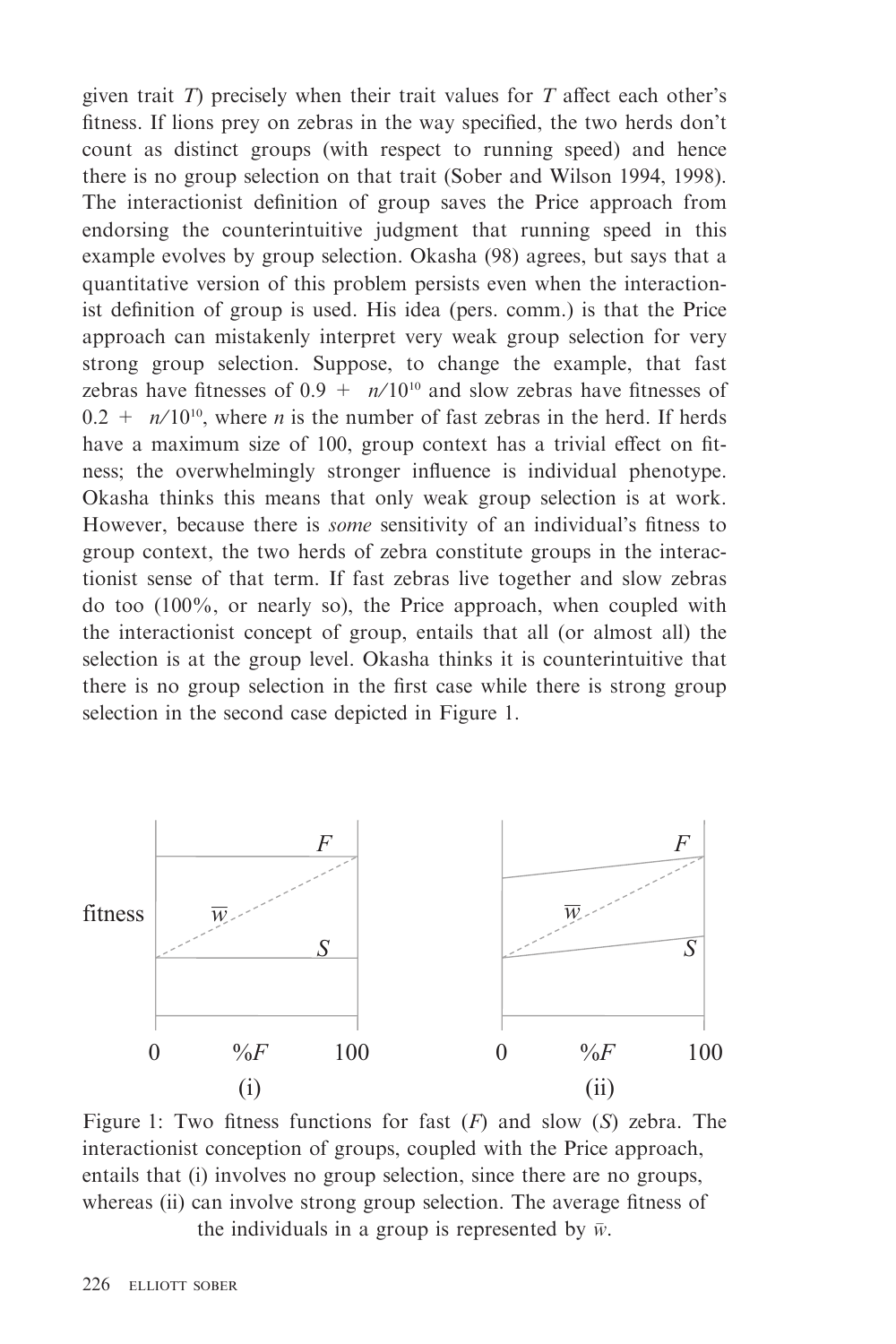The contextual approach provides what Okasha regards as the correct assessment of this example. It focuses on the question—why do individuals vary in fitness? If an organism's fitness depends strongly on its own phenotype and only slightly on the kind of group it occupies, the contextual approach concludes that there is strong individual selection and weak group selection. The contextual approach sees only a mild difference between (i) and (ii) in Figure 1; it says there is no group selection in the first case and very weak group selection in the second. It reaches this conclusion by defining individual- and group-selection as shown in Table 3. The coefficients  $\beta_1$  and  $\beta_2$  are terms in the standard regression model (87)

$$
w = \beta_1 z + \beta_2 Z + e,
$$

which means that an individual's fitness  $(w)$  is predictable from its own phenotype  $(z)$ , the phenotype  $(Z)$  of the group it inhabits, and an error term e. According to this approach, the strength of group selection depends on the between-group variance in *phenotype*, not on how much groups vary in fitness.

This is why the contextual approach leads to counter-intuitive consequences when there is ''soft selection'' (95–96). Suppose groups vary in their frequencies of a trait and there is frequency dependent individual selection in each group on the trait, though all the groups have the same fitness (see Figure 2). The contextual approach concludes that there is group selection here because  $\beta_2$  and Var(Z) are both nonzero;



Figure 2: An example of soft selection. Although groups in the metapopulation differ in the proportion of  $E$  and  $G$  individuals they contain, each has the same expected productivity, represented by its value for  $\bar{w}$ . An individual's fitness depends on its own phenotype and on the kind of group it inhabits.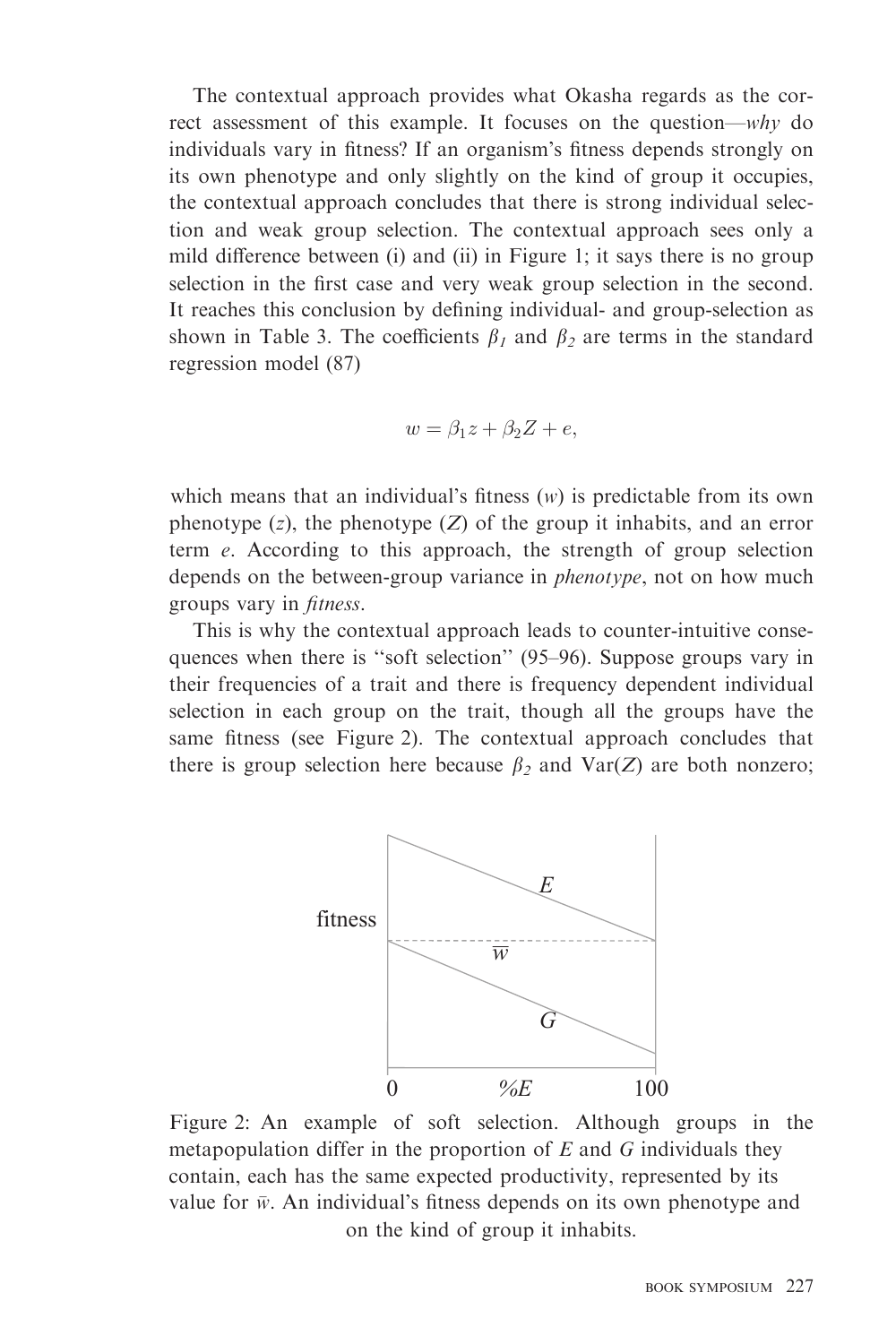it doesn't matter that there is no variation in the fitnesses of groups. Okasha regards this as a counter-intuitive conclusion, as do I. Group selection should ''push'' the metapopulation in the direction of traits that are good for the group; individual selection should do the same with respect to traits that are good for the individual. In Figure 2, individual selection favors trait  $E$ , but what does group selection favor? The answer is: nothing.

Although Okasha recognizes the limitations of both the Price and contextual approaches, he says that, on balance, he favors the latter (99). His views concerning the successes and failures of the two approaches lead him to a nihilistic conclusion (157): ''there cannot be a fully general solution to the problem of causally decomposing the total evolutionary change...'' This conclusion goes beyond his evaluation of the two approaches. Even if he were right about them, it wouldn't follow that there is no third approach that is better.

#### A Point of Consensus

Although the Price approach and the contextual approach disagree about fast and slow zebras, and also about soft selection, there is something on which they agree. This is the case of altruism and selfishness evolving in a metapopulation in which groups vary in fitness. The relevant fitnesses are shown in Figure 3. Each criterion says that the expected change in frequency of altruism is the sum of a negative term (representing individual selection against altruism) and a positive term (representing group selection favoring altruism). The sums computed by the two approaches must be equal, which means that the two approaches agree on whether individual selection is stronger than group selection. However, they may disagree about the numbers. For example,



Figure 3: The evolution of altruism  $(A)$  and selfishness  $(S)$ . Group selection favors the former, individual selection the latter.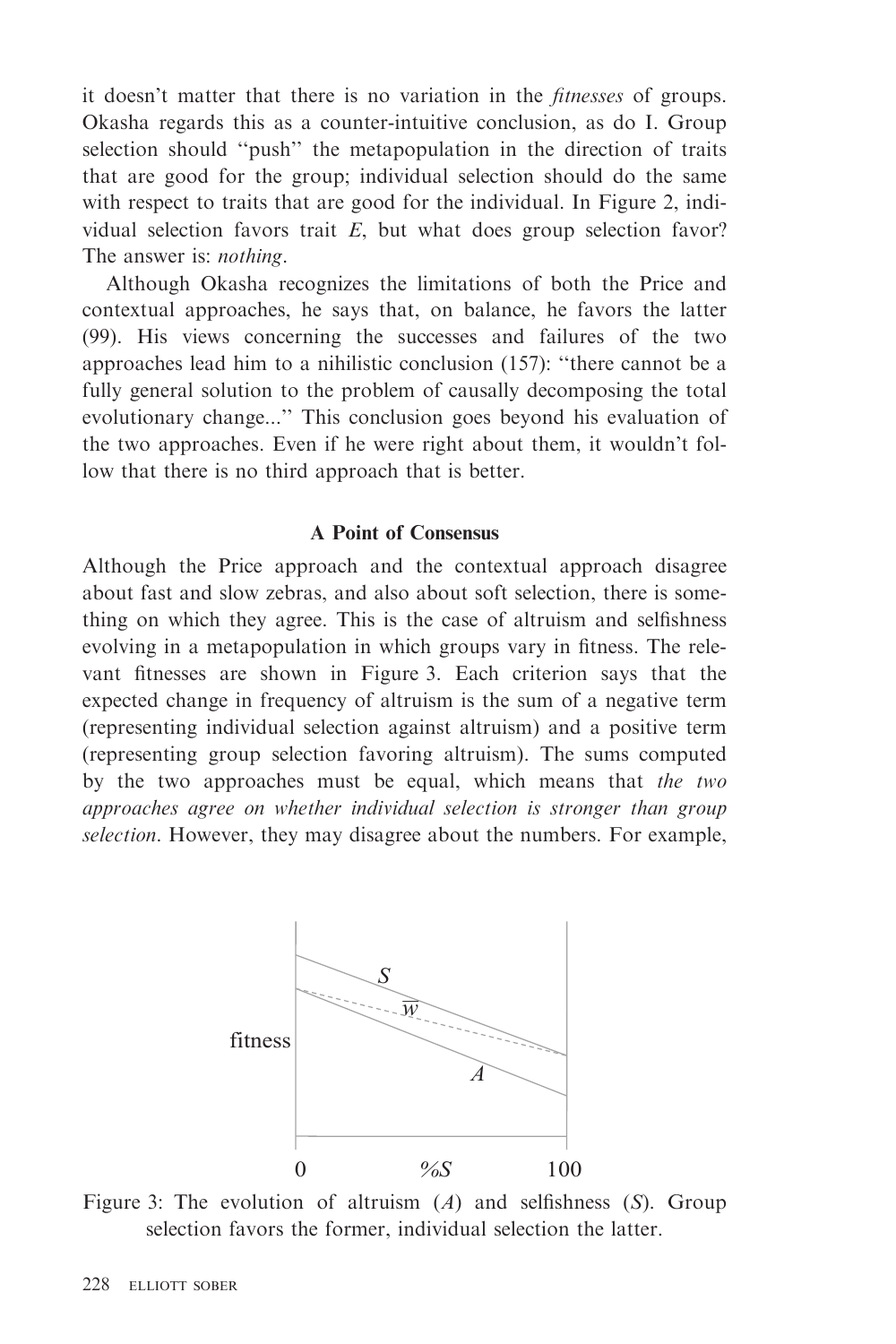one approach might say that altruism will increase by 7% because group selection predicts a 10% increase and individual selection predicts a 3% decline, while the other says that the 7% increase will occur because group selection predicts a 15% increase while individual selection predicts an 8% decline.

## Three Grades of Realism and Conventionalism

The contrast between realism and conventionalism is too simple. We need to distinguish three questions about a trait in a metapopulation that experiences natural selection:

- (Quant) How much of the total change due to natural selection is due to individual selection and how much is due to group selection?
- (Comp) Which has the stronger effect on the total change due to natural selection, individual selection or group selection?

(Qual) Is individual selection occurring? Is group?

There is a realist and a conventionalist position on each question. Realism about questions higher on the list entails realism about items lower down, but not conversely. And conventionalism about items lower on the list entails conventionalism about items higher up, but not conversely. Qualitative realism is therefore consistent with quantitative conventionalism. Of the three realisms, the qualitative form is most fundamental, since it is presupposed by the others. Conventionalists have boldly espoused a conventionalism of the strongest sort, in that they have denied that qualitative questions about units of selection have factual answers. Realists have been more cautious; they have defended a modest variety of realism, since they too have addressed the qualitative question.

When groups are defined by fitness interactions, the Price and contextual approaches almost always agree about the qualitative facts. Soft selection is an exception. Even if qualitative conventionalism made sense for soft selection, that would not justify qualitative conventionalism across the board. Since the two approaches rarely assign the same numerical values to the magnitude of group selection, this may seem to motivate quantitative conventionalism, though, as mentioned, maybe there is a third and better approach. If disagreement supports conventionalism, then agreement supports realism, in which case the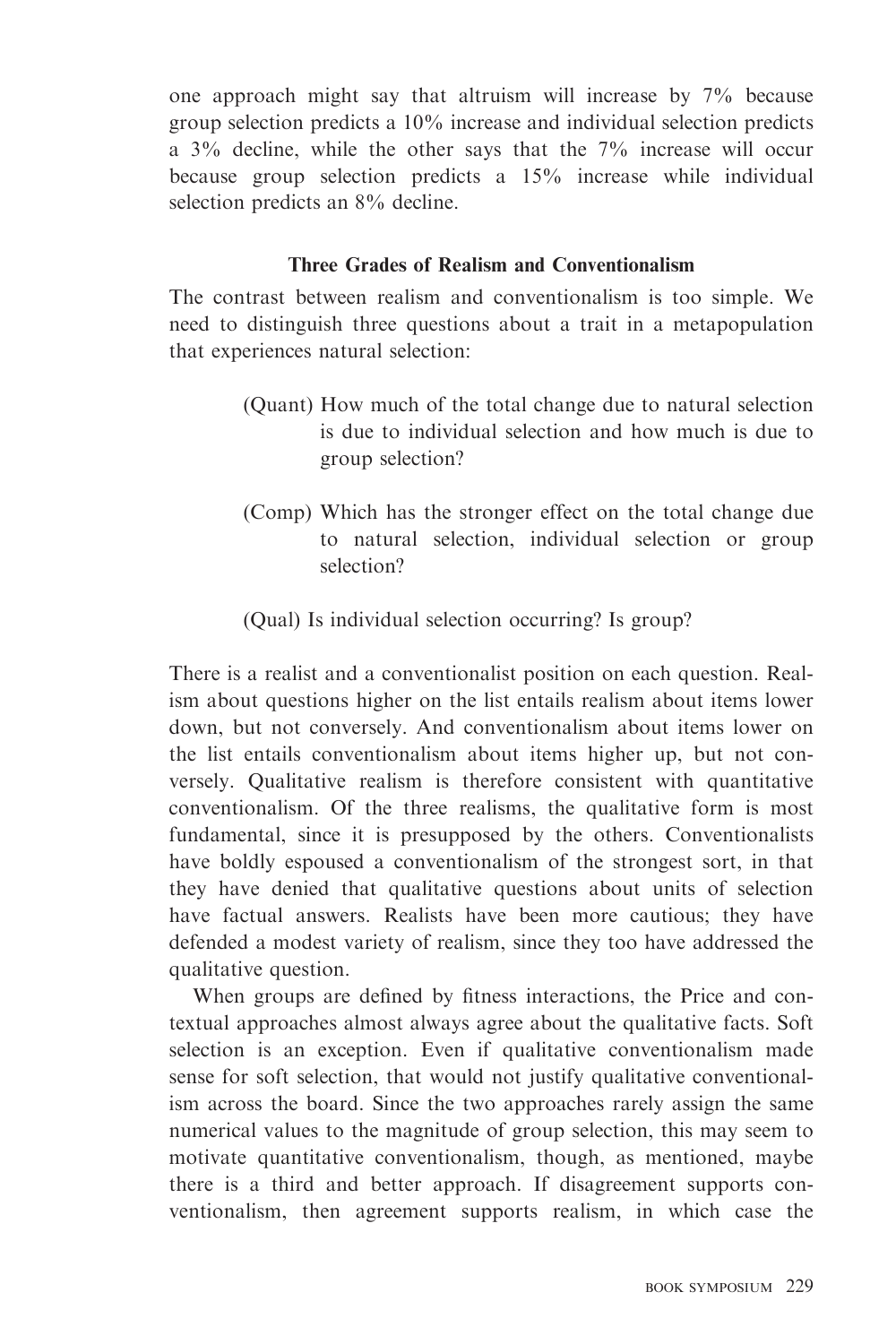agreement of the two approaches about whether individual or group selection is stronger when altruism evolves supports a comparative realism.2

Even if we are qualitative realists, quantitative realism requires further argument. When group and individual selection both affect the evolution of a trait, is there a uniquely correct answer to the question of how strong each cause is? It is pointless to speculate about this in the abstract. We need to get down to details concerning how a causal partition might be effected. It is one of the many merits of Okasha's book that he does so.

#### Acknowledgements

I am grateful to James Crow, Patrick Forber, Charles Goodnight, Russell Lande, Peter Nichols, Massimo Pigliucci, Alirio Rosales, Elling Ulvestad, Joel Velasco, Denis Walsh, Ken Waters, David Wilson, and especially Samir Okasha for useful discussion.

### **References**

Dawkins, R. 1975. The Selfish Gene. Oxford University Press.

- Fitelson, B. 1999. The Plurality of Bayesian Measures of Confirmation and the Problem of Measure Sensitivity. Philosophy of Science 66: S362–S378.
- Kitcher, P. 2004. Interview with Philip Kitcher. Human Nature Review 4: 87–92. http://human-nature.com/nibbs/04/kitcher.html.
- Kitcher, P., Sterelny, K. and Waters, K. 1990. The Illusory Riches of Sober's Monism. Journal of Philosophy 87: 158–161.
- Maynard Smith, J. 1976. Group Selection. Quarterly Review of Biology 51: 277–283.
- Okasha, S. 2006. Evolution and the Levels of Selection. Oxford University Press.
- Price, G. 1972. Extension of Covariance Selection Mathematics. Annals of Human Genetics 35: 485–490.
- Shapiro, L. and Sober, E. 2007. Epiphenomenalism—The Do's and the Don'ts. In Machamer and G. Wolters, (eds.), Thinking about Causes. Pittsburgh: University of Pittsburgh Press, pp. 235–264.

Sober, E. 1984. The Nature of Selection. Cambridge, MA: MIT Press.

<sup>&</sup>lt;sup>2</sup> Does this trifurcation of questions about realism and conventionalism arises in other scientific problems? It does in *philosophy*. Bayesians agree on what it means for an observation to confirm a hypothesis, but there are numerous Bayesian proposals concerning how degree of confirmation should be measured (Fitelson 1999). Even if there is a fact of the matter as to whether  $O$  confirms  $H$ , this does not entail that it is a matter of fact how much  $\ddot{\theta}$  confirms  $H$ .